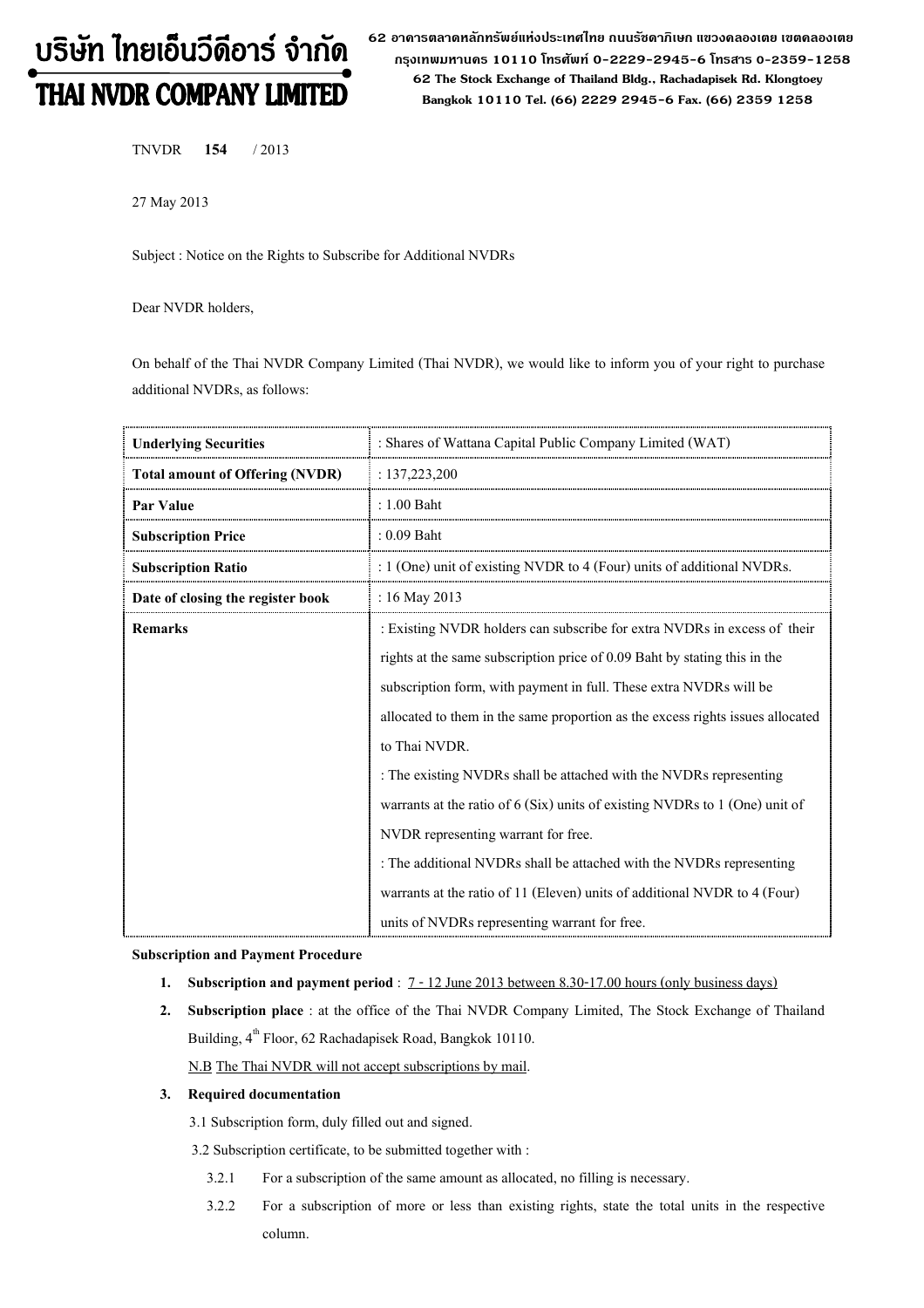#### 4. Payment

Subscription for full entitlement or less than or excess the entitlement, please make payment by one check or one cashier check which is collectable through clearing house in Bangkok. The check or cashier check shall be dated between 7 to 12 June 2013. Indicate the subscription date and make it payable to "WATTANA CAPITAL PLC. FOR SHARE SUBSCRIPTION"

- 5. If NVDR holders fail to exercise their rights or make a payment within the allotted time schedule, or the check or cashier check is not honored, it shall be deemed that such NVDR holders do not wish to exercise their subscription rights. Thai NVDR shall thus regard the subscription as being void.
- 6. Refund for unallotted NVDRs.

If the excess rights NVDRs were not allotted in full because the number of NVDRs subscribed for were more than the number or remaining units of NVDRs, the Thai NVDR will make a refund (without interest) to the NVDR holders by check for the unallotted NVDRs and send it by registered mail to the address that appears on the Share Register Book on the date of closing the book, within 7 business days after the Thai NVDR has received the refund from the underlying company.

Should you need any further information, please do not hesitate to contact Thai NVDR Company Limited at 02-229-2800 Ext. 2938-2946.

Sincerely yours, Thai NVDR Company Limited

Pichaya Chanchaig

 (Pichaya Chomchaiya) Head Depository Department The Stock Exchange of Thailand Group

Enclosure : 1. Subscription Form for NVDR Right Issues 2. Subscription Certificate